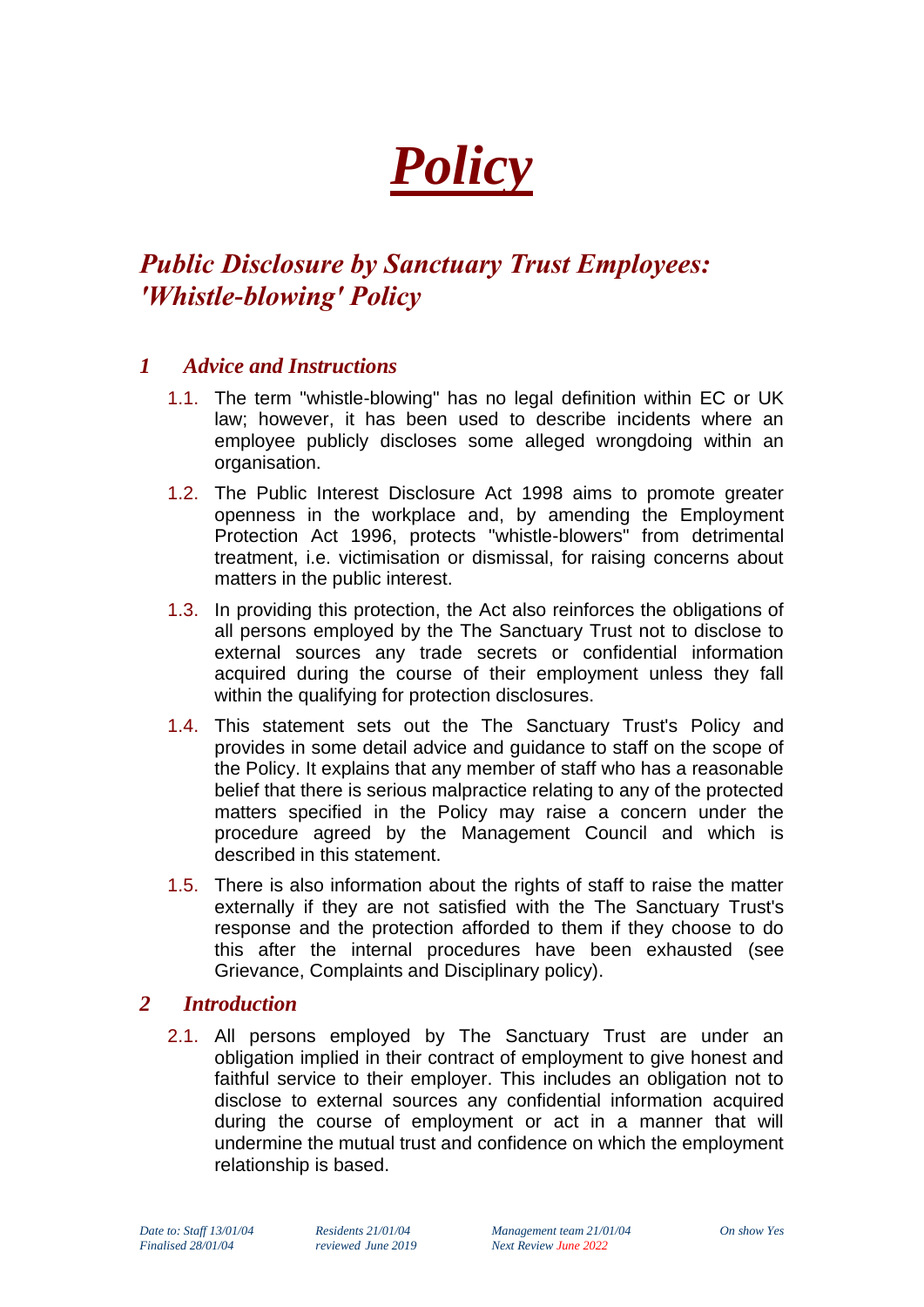- 2.2. The [Public Interest Disclosure Act 1998](file://///sanctuarytrust.local/tst-dfs/tst/Level2/4%20Operations/Policy%20&%20Procedure/1%20Reviewed/Public%20Interest%20Disclosure%20Act%201998.doc) complements those obligations by providing protection to employees for disclosure made without malice and in good faith of certain specific confidential information to a third party in defined circumstances. These are outlined below in paragraph 3.3.
- 2.3. The purpose of this policy is to provide a means by which staff, volunteers and service users are enabled to raise concerns with the appropriate Sanctuary Trust authorities if they have reasonable grounds for believing there is serious malpractice within the Charity. The Sanctuary Trust encourages matters of concern to be raised responsibly in line with this policy and its procedures.

#### *3 Scope of the Policy*

- 3.1. The policy is designed to deal with concerns raised in relation to the specific issues which are in the public interest and are detailed in paragraph 3.3 and which fall outside the scope of other Sanctuary policies and procedures.
- 3.2. The policy will not apply to personal grievances concerning an individual's terms and conditions of employment, or other aspects of the working relationship, complaints of bullying or harassment, or disciplinary matters. Such complaints will be dealt with under existing procedures on grievance, complaints and discipline. Details of these policies and procedures will be found in the Project Manager's office.
- 3.3. The policy may deal with specific concerns, which are in the public interest and may include:
	- 3.3.1. A criminal offence
	- 3.3.2. Failure to comply with legal obligations or with the Statutes, Ordinances and Regulations of The Sanctuary Trust
	- 3.3.3. Financial or non-financial misadministration or malpractice or impropriety or fraud
	- 3.3.4. Academic or professional malpractice
	- 3.3.5. A risk to the health or safety of any individual
	- 3.3.6. incidents of breaches or suspected breaches of the Modern Slavery Act 2015
	- 3.3.7. Environmental damage
	- 3.3.8. A miscarriage of justice
	- 3.3.9. Improper conduct or unethical behaviour
	- 3.3.10. Attempts to suppress or conceal any information relating to any of the above.
- 3.4. If in the course of investigation any concern raised in relation to the above matters appears to the investigator to relate more appropriately to grievance, bullying or harassment, or discipline, those procedures will be invoked.

#### *4 Who can raise a concern?*

4.1. Any member of staff, volunteer or service user who has a reasonable belief that there is serious malpractice relating to any of the protected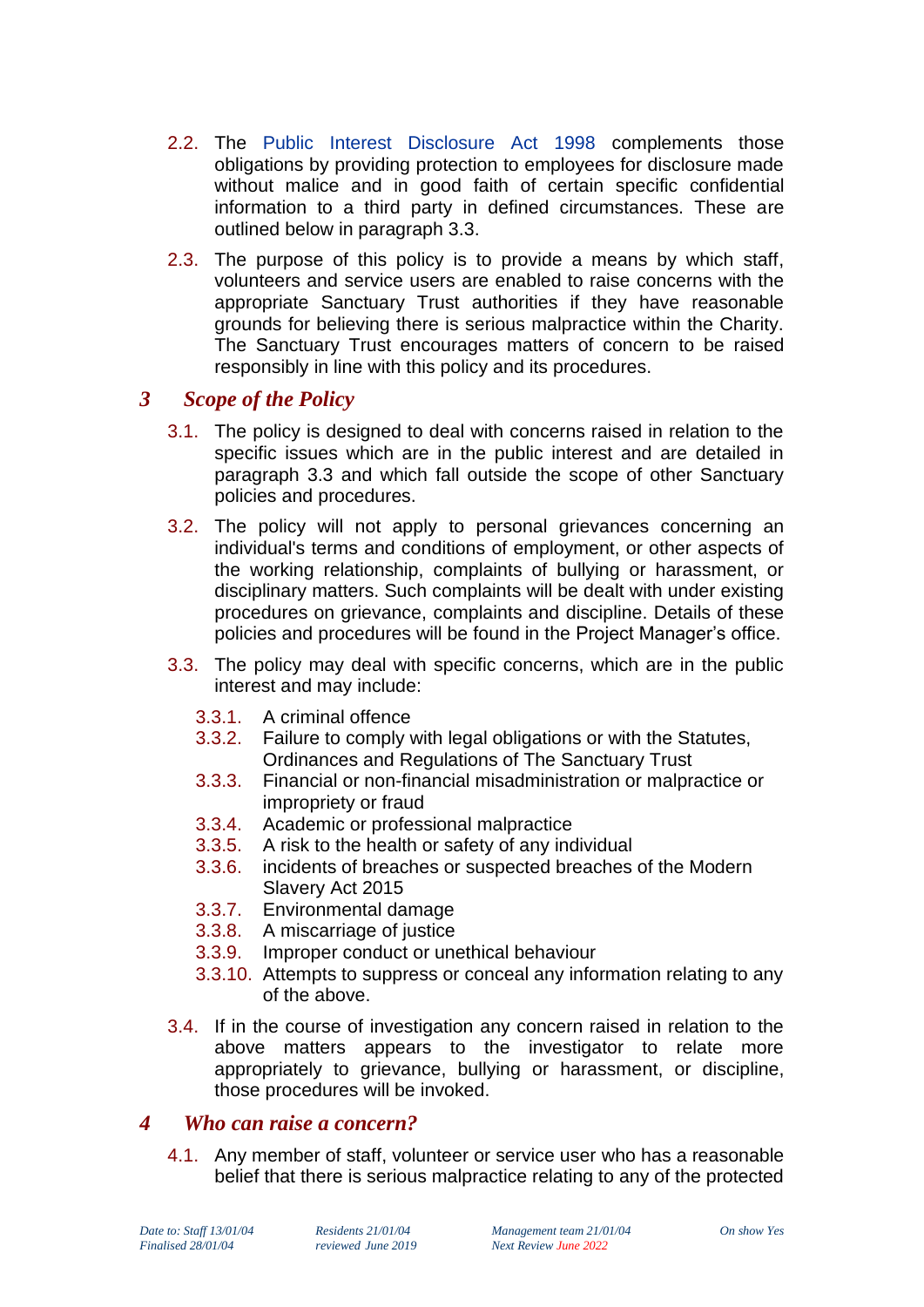matters specified in paragraph 3.3 above, may raise a concern in line with this policy and its procedures.

- 4.2. The issues raised under the protected list may relate to another member of staff, a group of staff or another department of The Sanctuary Trust. Concerns must be raised without malice and in good faith, and the individual must reasonably believe that the information disclosed, and any allegations contained in it, are substantially true.
- 4.3. The disclosure must not be made for purposes of personal gain, and in all the circumstances it must be reasonable to make the disclosure. The Sanctuary Trust will ensure that any member of staff who makes a disclosure in such circumstances will not be penalised or suffer any adverse treatment for doing so. However, a member of staff who does not act in good faith or makes an allegation without having reasonable grounds for believing it to be substantially true, or makes it for purposes of personal gain, or makes it maliciously or with aggravated intent may be subject to disciplinary proceedings.
- 4.4. In view of the protection afforded to a member of staff raising a bona fide concern, it is preferable if that individual puts his/her name to any disclosure. The identity of the person raising the matter will be kept confidential, if so requested, for as long as possible provided that this is compatible with a proper investigation.
- 4.5. Anonymous complaints are not covered by this policy and its procedures, but may be reported, investigated or acted upon as the person receiving the complaint sees fit (including the use of this policy and its procedures), having regard to the seriousness of the issue raised, the credibility of the complaint, the prospects of being able to investigate the matter, and fairness to any individual mentioned in the complaint.

#### *5 Who is involved?*

- 5.1. Normally any disclosure about a protected matter would be made in the first instance to the Project Team Leader.
- 5.2. If the disclosure is about the Project Team Leader the member of staff may raise the concern with the Senior Managers.
- 5.3. If the disclosure is about a member of the Senior Managers, but not the Director, the member of staff may raise the concern with the Director.
- 5.4. If the disclosure is about the Director the member of staff may raise the concern with the Chairman or other Board member.
- 5.5. If the disclosure concerns the Chairman or other board member, the member of staff may raise the concern with the Director who would contact the Charities Commission or Companies House or other relevant bodies. The name of the Chairman or board members existing at the time of a potential disclosure is published in the Annual report and lodged at Companies House.